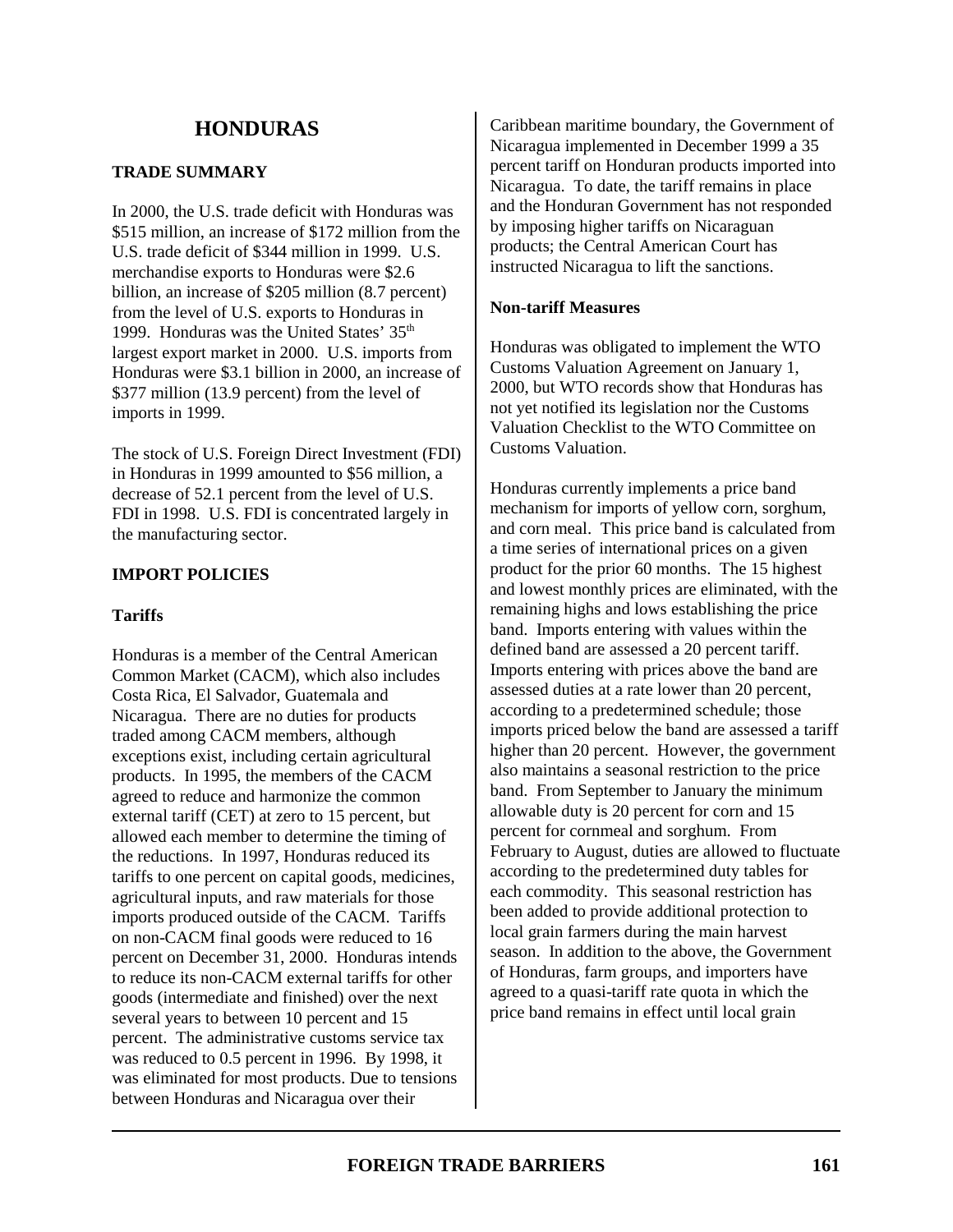supplies are exhausted, after which a one percent duty is applied to imports. The United States has strongly opposed the Honduran policies on corn and sorghum as limiting access of U.S. agricultural products.

Recent information from the Government of Honduras indicates that rice is also likely to be covered by the price band mechanism starting in mid-2001. A quasi-tariff rate quota similar to that applied to corn is also expected to be enforced.

### **STANDARDS, TESTING, LABELING AND CERTIFICATION**

All import licensing requirements have been eliminated; however, Honduras maintains an onerous sanitary permit system that limits market access for some U.S. agricultural products, such as chicken parts. The frequent changes in sanitary and phyto-sanitary requirements are seldom reported to the WTO as required, and create a great deal of uncertainty among U.S. suppliers and Honduran importers. The Honduran Government insists that sanitary permits be obtained for all imported foodstuffs.

Honduran law requires that all imported processed food products be labeled in Spanish or be accompanied by a Spanish translation, show expiration dates, and be registered at the Division of Food Control in the Ministry of Public Health. Legally, products cannot be imported into Honduras with just the standard U.S. label; however, the law is usually not enforced for U.S. products in recognition of U.S. health inspection procedures.

Additional import restrictions, based mainly on phyto-sanitary, public health, public morality, and national security grounds, remain in place. For example, restrictions are imposed on firearms and ammunitions, toxic chemicals, chicken meat and cosmetics.

### **ELECTRONIC COMMERCE**

There are currently no barriers or restrictions to electronic commerce. Nevertheless, the Ministry of Industries and Trade foresees the need for some type of control in the near future.

# **GOVERNMENT PROCUREMENT**

Foreign firms are granted national treatment for public bids; in practice U.S. firms complain about the mismanagement and lack of transparency of government bid processes. Under the State Contracting Law, all public works contracts over \$13,000 must be offered through public competitive bidding. To participate in public tenders, foreign firms are required to act through a local agent. Local agency firms must be at least 51 percent Honduran-owned, unless the procurement is linked to a national emergency. Government purchases and project acquisitions are generally exempted from import duties.

Honduras is not a signatory of the WTO Government Procurement Agreement. The U.S. has raised concerns regarding Honduras' lack of cooperation in the WTO Working Party on Transparency in Government Procurement. As a result of these concerns, the U.S. in 2000 suspended a waiver of "Buy America Act" provisions which had previously been applied to Honduras.

### **INTELLECTUAL PROPERTY RIGHTS PROTECTION**

Honduras largely complied with the Trade Related Aspects of Intellectual Property Rights (TRIPS) Agreement requirements by the January 1, 2000 deadline. Honduras' Congress passed in December 1999 two new laws relating to intellectual property to correct deficiencies in previous legislation concerning copyrights, patents, and trademarks. The Ministry of Industries and Trade's IPR Division, the regulatory National Telecommunications Commission, and the Attorney General's Office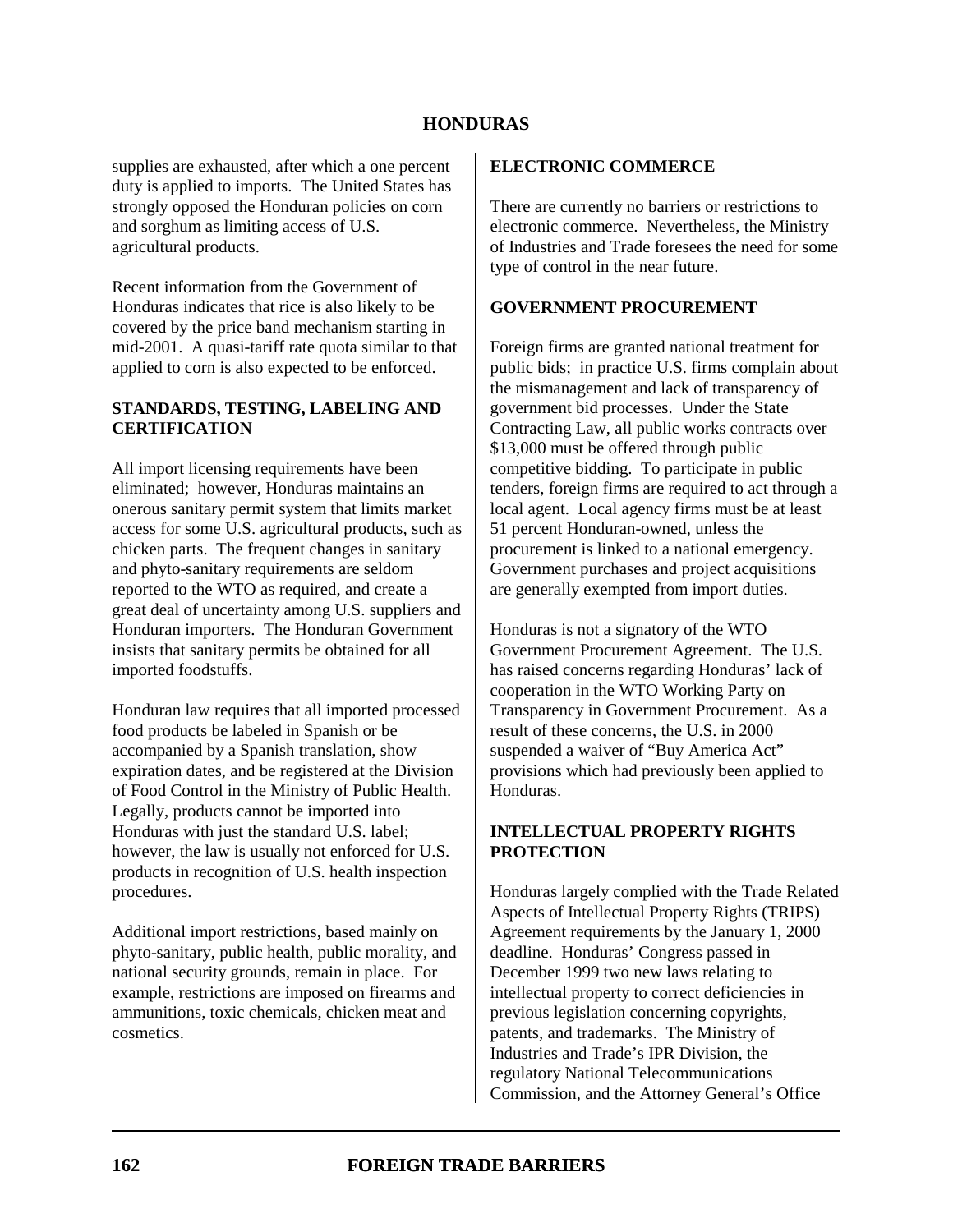are working closely to assure that these new laws are fully enforced. Laws protecting the design of integrated circuits and plant varieties are still pending before Congress.

Honduras and the U.S. initialed a Bilateral IPR Agreement in March 1999. Final signature of this agreement is still pending. Honduras became a member of the World Intellectual Property Organization (WIPO) in 1983.

### **Copyrights**

In December 1999, the Honduran Congress passed a new TRIPS-compliant Copyright Law, which was published in the official gazette on January 15, 2000. The updated law adds more than 20 different criminal offenses related to copyright infringement and establishes fines and suspension of services that can be levied against offenders. The piracy of books, sound and video recordings, compact discs, and computer software is still widespread in Honduras, however.

#### **Patents and Trademarks**

Honduras ratified the Paris Convention for the Protection of Industrial Property in 1994. The Honduran Congress passed in December 1999 a new Law of Industrial Property, which covers both trademarks and patents. To be protected under Honduran law, patents and trademarks must be registered with the Ministry of Industries and Trade.

Subsequent modifications to the Patent Law of 1993 include patent protection for pharmaceuticals, extending the term from seventeen to twenty years to meet WTO standards. The term for cancellation of a trademark for lack of use has been extended from one year to three years. Trademarks are valid for up to 10 years from the registration date. The illegitimate registration of well-known trademarks has been a persistent problem in Honduras.

#### **SERVICES BARRIERS**

Special government authorization must be obtained to invest in the tourism, hotel and banking service sectors. Foreigners may not hold a seat on Honduras' two stock exchanges or provide direct brokerage services in these exchanges. Honduran professional bodies heavily regulate the licensing of foreigners to practice law, medicine, engineering, accounting, and other professions.

#### **INVESTMENT BARRIERS**

The 1992 Investment Law removed foreign ownership restrictions in most sectors. In an effort to promote investment in the wake of Hurricane Mitch (1998), the Government of Honduras has taken steps, including additional legislative measures, to create a more favorable investment climate in key sectors, including mining, energy, and tourism.

The Constitution of Honduras requires that all foreign investment complement, but not substitute for, national investment. Companies that wish to take advantage of the Agrarian Reform Law; engage in commercial fishing, forestry, or local transportation activities; serve as representatives, agents, or distributors for foreign companies; or operate radio and television stations, must be majority-owned by Hondurans.

In addition, special government authorization is required for foreign investment in the following sectors: forestry, telecommunications, basic health, air transport, fishing and aquaculture, mining, insurance and financial services, private education, and those agricultural and agroindustrial activities exceeding land tenancy limits established by law.

Small-scale commercial and industrial activities with an investment less than 150,000 lempiras